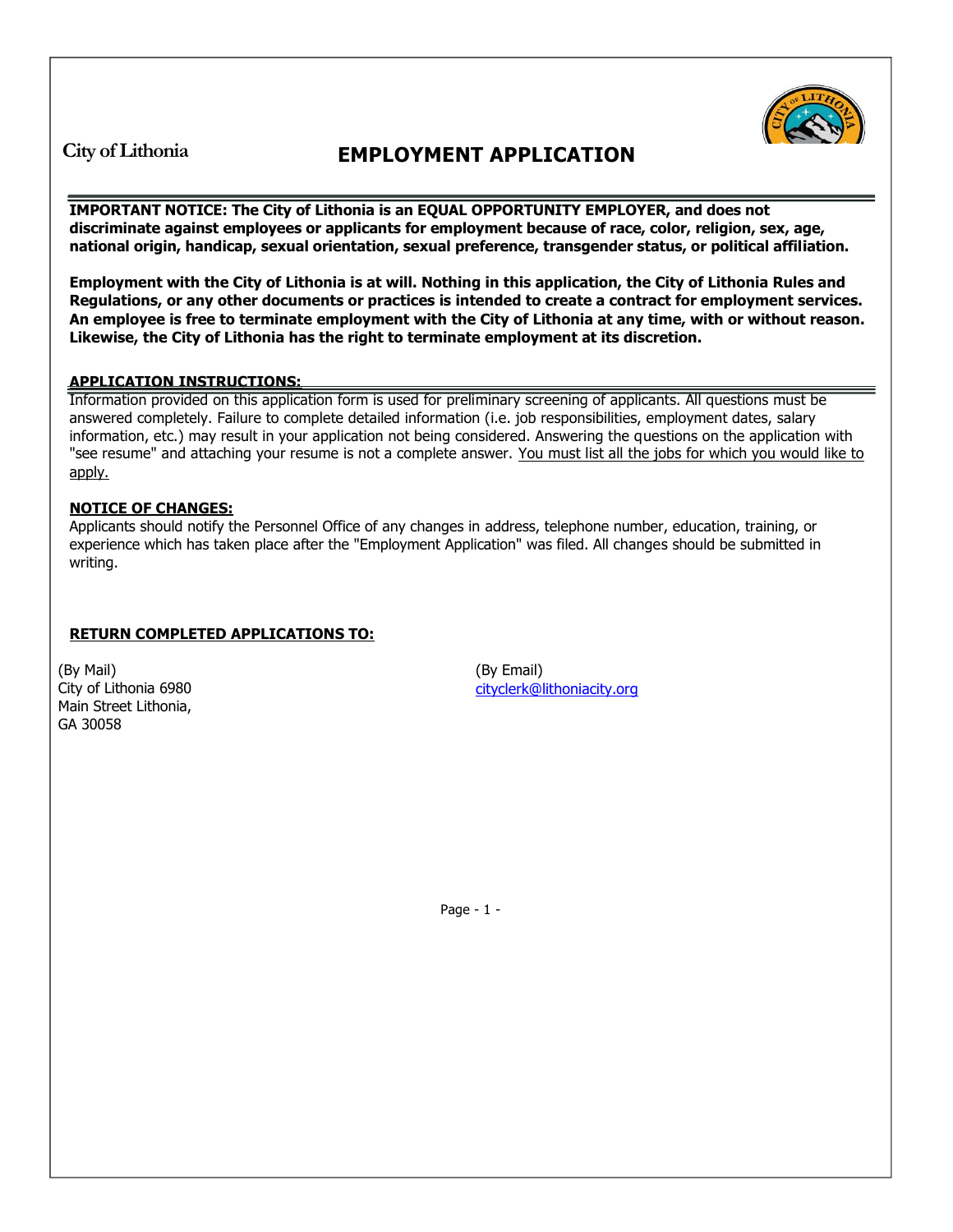| <b>Applicant Information</b>                                                                                                                                                                         |                                |                                      |                                                                 |  |  |  |  |  |
|------------------------------------------------------------------------------------------------------------------------------------------------------------------------------------------------------|--------------------------------|--------------------------------------|-----------------------------------------------------------------|--|--|--|--|--|
| Jobs} Applying For:                                                                                                                                                                                  |                                |                                      | <b>Application Date:</b>                                        |  |  |  |  |  |
| Last Name:                                                                                                                                                                                           | First Name:<br>Middle Initial: |                                      |                                                                 |  |  |  |  |  |
| Address:                                                                                                                                                                                             |                                | City:                                | State:<br>Zip:                                                  |  |  |  |  |  |
| How long have you been at this address?                                                                                                                                                              |                                |                                      |                                                                 |  |  |  |  |  |
| Phone:                                                                                                                                                                                               | Alternate Phone:               | E-mail:                              |                                                                 |  |  |  |  |  |
| <b>Education &amp; Training</b>                                                                                                                                                                      |                                |                                      |                                                                 |  |  |  |  |  |
|                                                                                                                                                                                                      |                                |                                      |                                                                 |  |  |  |  |  |
| <b>Name &amp; Location of School/</b><br><b>Training Facility</b>                                                                                                                                    | <b>Course of Study</b>         | <b>Dates Attended</b><br>To<br>From/ | Diploma, Degree, or Certificate<br>Received? If yes, what type? |  |  |  |  |  |
| High School:                                                                                                                                                                                         |                                |                                      |                                                                 |  |  |  |  |  |
| College/ University:                                                                                                                                                                                 |                                |                                      |                                                                 |  |  |  |  |  |
|                                                                                                                                                                                                      |                                |                                      |                                                                 |  |  |  |  |  |
| College/ University:                                                                                                                                                                                 |                                |                                      |                                                                 |  |  |  |  |  |
| Training/ Seminars:                                                                                                                                                                                  |                                |                                      |                                                                 |  |  |  |  |  |
|                                                                                                                                                                                                      |                                |                                      |                                                                 |  |  |  |  |  |
| Training/ Seminars:                                                                                                                                                                                  |                                |                                      |                                                                 |  |  |  |  |  |
| <b>Work History</b>                                                                                                                                                                                  |                                |                                      |                                                                 |  |  |  |  |  |
| 1. Have you ever been employed with the City of Lithonia? $Y / N$                                                                                                                                    |                                |                                      | From /<br>To                                                    |  |  |  |  |  |
| If yes, please give position title:                                                                                                                                                                  |                                | Dates of employment:                 |                                                                 |  |  |  |  |  |
| 2. Have you ever been asked to resign, forced to resign, or dismissed from any employment? $Y / N$                                                                                                   |                                |                                      |                                                                 |  |  |  |  |  |
| If yes, please explain:                                                                                                                                                                              |                                |                                      |                                                                 |  |  |  |  |  |
|                                                                                                                                                                                                      |                                |                                      |                                                                 |  |  |  |  |  |
|                                                                                                                                                                                                      |                                |                                      |                                                                 |  |  |  |  |  |
| 3. Have you ever received a written reprimand, been suspended from work, received a reduction in pay, been demoted,<br>or been subject to other disciplinary action within the last 5 years? $Y / N$ |                                |                                      |                                                                 |  |  |  |  |  |
| If yes, please explain the circumstances:                                                                                                                                                            |                                |                                      |                                                                 |  |  |  |  |  |
|                                                                                                                                                                                                      |                                |                                      |                                                                 |  |  |  |  |  |
|                                                                                                                                                                                                      |                                |                                      |                                                                 |  |  |  |  |  |
| Page - $2$ -                                                                                                                                                                                         |                                |                                      |                                                                 |  |  |  |  |  |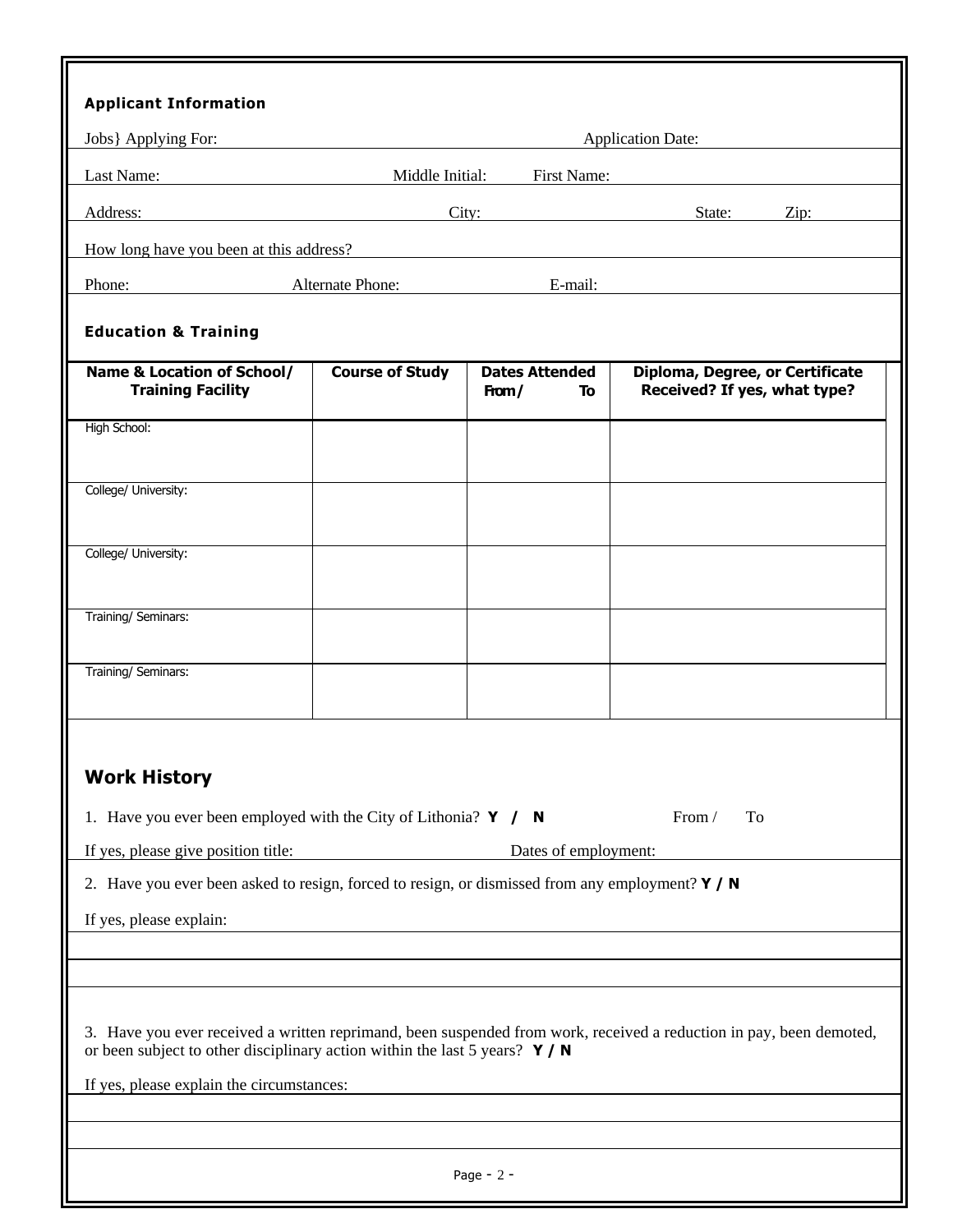| Starting with your present or most recent jobs, list all of the jobs you have held for the past 5 years. List all promotions<br>separately. Include any service in the Armed Forces. Attach additional sheets if necessary. Resumes may be attached, but ARE<br>NOT accepted as a substitute for a completed application. DO NOT WRITE IN "SEE RESUME." |                                  |       |  |  |  |  |  |
|---------------------------------------------------------------------------------------------------------------------------------------------------------------------------------------------------------------------------------------------------------------------------------------------------------------------------------------------------------|----------------------------------|-------|--|--|--|--|--|
| <b>Job Title:</b>                                                                                                                                                                                                                                                                                                                                       | <b>Annual Salary: (start)</b>    | (end) |  |  |  |  |  |
| <b>Employer:</b>                                                                                                                                                                                                                                                                                                                                        | <b>Employment Dates: (start)</b> | (end) |  |  |  |  |  |
| <b>Address:</b>                                                                                                                                                                                                                                                                                                                                         |                                  |       |  |  |  |  |  |
| City:                                                                                                                                                                                                                                                                                                                                                   | Zip code:<br>State:              |       |  |  |  |  |  |
| Supervisor:                                                                                                                                                                                                                                                                                                                                             | <b>Phone:</b>                    |       |  |  |  |  |  |
| <b>Job Duties:</b>                                                                                                                                                                                                                                                                                                                                      |                                  |       |  |  |  |  |  |
|                                                                                                                                                                                                                                                                                                                                                         |                                  |       |  |  |  |  |  |
|                                                                                                                                                                                                                                                                                                                                                         |                                  |       |  |  |  |  |  |
| <b>Reason For Leaving:</b>                                                                                                                                                                                                                                                                                                                              |                                  |       |  |  |  |  |  |
|                                                                                                                                                                                                                                                                                                                                                         |                                  |       |  |  |  |  |  |
|                                                                                                                                                                                                                                                                                                                                                         |                                  |       |  |  |  |  |  |
| <b>Job Title:</b>                                                                                                                                                                                                                                                                                                                                       | <b>Annual Salary: (start)</b>    | (end) |  |  |  |  |  |
| <b>Employer:</b>                                                                                                                                                                                                                                                                                                                                        | <b>Employment Dates: (start)</b> | (end) |  |  |  |  |  |
| <b>Address:</b>                                                                                                                                                                                                                                                                                                                                         |                                  |       |  |  |  |  |  |
| City:                                                                                                                                                                                                                                                                                                                                                   | State:<br>Zip code:              |       |  |  |  |  |  |
| Supervisor:                                                                                                                                                                                                                                                                                                                                             | <b>Phone:</b>                    |       |  |  |  |  |  |
| <b>Job Duties:</b>                                                                                                                                                                                                                                                                                                                                      |                                  |       |  |  |  |  |  |
|                                                                                                                                                                                                                                                                                                                                                         |                                  |       |  |  |  |  |  |
|                                                                                                                                                                                                                                                                                                                                                         |                                  |       |  |  |  |  |  |
| <b>Reason For Leaving:</b>                                                                                                                                                                                                                                                                                                                              |                                  |       |  |  |  |  |  |
|                                                                                                                                                                                                                                                                                                                                                         |                                  |       |  |  |  |  |  |
|                                                                                                                                                                                                                                                                                                                                                         |                                  |       |  |  |  |  |  |
| <b>Job Title:</b>                                                                                                                                                                                                                                                                                                                                       | <b>Annual Salary: (start)</b>    | (end) |  |  |  |  |  |
| <b>Employer:</b>                                                                                                                                                                                                                                                                                                                                        | <b>Employment Dates: (start)</b> | (end) |  |  |  |  |  |
| <b>Address:</b>                                                                                                                                                                                                                                                                                                                                         |                                  |       |  |  |  |  |  |
| City:                                                                                                                                                                                                                                                                                                                                                   | State:<br>Zip code:              |       |  |  |  |  |  |
| <b>Supervisor:</b>                                                                                                                                                                                                                                                                                                                                      | <b>Phone:</b>                    |       |  |  |  |  |  |
| <b>Job Duties:</b>                                                                                                                                                                                                                                                                                                                                      |                                  |       |  |  |  |  |  |
|                                                                                                                                                                                                                                                                                                                                                         |                                  |       |  |  |  |  |  |
|                                                                                                                                                                                                                                                                                                                                                         |                                  |       |  |  |  |  |  |
| <b>Reason For Leaving:</b>                                                                                                                                                                                                                                                                                                                              |                                  |       |  |  |  |  |  |
|                                                                                                                                                                                                                                                                                                                                                         |                                  |       |  |  |  |  |  |
|                                                                                                                                                                                                                                                                                                                                                         |                                  |       |  |  |  |  |  |
|                                                                                                                                                                                                                                                                                                                                                         | Page - 3 -                       |       |  |  |  |  |  |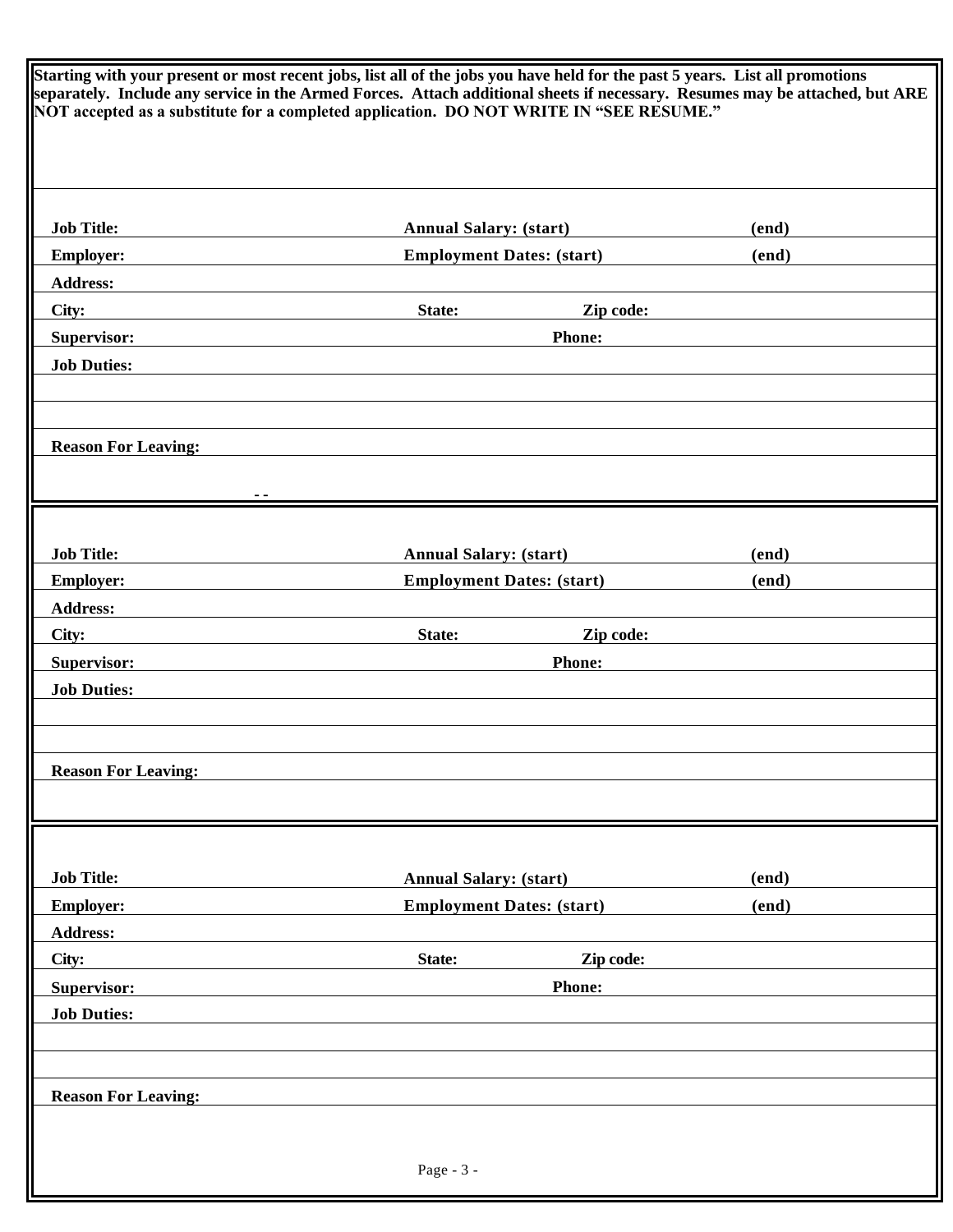| <b>Job Title:</b>                                                                                                            | <b>Annual Salary: (start)</b>                                                                                                                                                                                                                        |            |
|------------------------------------------------------------------------------------------------------------------------------|------------------------------------------------------------------------------------------------------------------------------------------------------------------------------------------------------------------------------------------------------|------------|
| <b>Employer:</b>                                                                                                             | <b>Employment Dates: (start)</b>                                                                                                                                                                                                                     | (end)      |
| <b>Address:</b>                                                                                                              |                                                                                                                                                                                                                                                      |            |
| City:                                                                                                                        | State:<br>Zip code:                                                                                                                                                                                                                                  |            |
| <b>Supervisor:</b>                                                                                                           | <b>Phone:</b>                                                                                                                                                                                                                                        |            |
| <b>Job Duties:</b>                                                                                                           |                                                                                                                                                                                                                                                      |            |
|                                                                                                                              |                                                                                                                                                                                                                                                      |            |
|                                                                                                                              |                                                                                                                                                                                                                                                      |            |
| <b>Reason For Leaving:</b>                                                                                                   |                                                                                                                                                                                                                                                      |            |
|                                                                                                                              |                                                                                                                                                                                                                                                      |            |
|                                                                                                                              |                                                                                                                                                                                                                                                      |            |
| <b>Background Information</b>                                                                                                |                                                                                                                                                                                                                                                      |            |
|                                                                                                                              |                                                                                                                                                                                                                                                      |            |
| (Please circle)                                                                                                              |                                                                                                                                                                                                                                                      |            |
| 1. Are you 18 years of age or older? $Y / N$<br>2. Are you legally authorized to work in the United States?                  | Y/N                                                                                                                                                                                                                                                  |            |
| 3. Have you ever served in the Armed Forces? Y / N                                                                           |                                                                                                                                                                                                                                                      |            |
|                                                                                                                              | If yes, did you receive anything less than an honorable discharge?<br>Y /<br>N                                                                                                                                                                       |            |
|                                                                                                                              |                                                                                                                                                                                                                                                      |            |
|                                                                                                                              | 4. Have you been convicted of a felony or entered a plea of nolo contendere to a felony charge?<br>(please note that being convicted of a felony does not automatically disqualify you for employment)                                               | <b>Y/N</b> |
|                                                                                                                              |                                                                                                                                                                                                                                                      |            |
|                                                                                                                              |                                                                                                                                                                                                                                                      |            |
|                                                                                                                              | 5. Is any member of your immediate family now employed with the City of Lithonia? (Immediate family is defined to                                                                                                                                    |            |
|                                                                                                                              | include the following: wife, husband, mother, father, daughter, son, sister, brother, half-sister, half-brother, stepmother,<br>stepfather, stepdaughter, stepson, stepsister, stepbrother, grandmother, grandfather, granddaughter, grandson, aunt, |            |
|                                                                                                                              | uncle, niece, nephew, mother-in-law, father-in-law, daughter-in-law, son-in-law, sister-in-law, and brother-in-law)                                                                                                                                  | Y/N        |
| family member works:                                                                                                         | If yes, please specify the name of the relative, your relationship to the relative, and in which department the                                                                                                                                      |            |
|                                                                                                                              |                                                                                                                                                                                                                                                      |            |
|                                                                                                                              | If you are applying for a position that requires a valid driver's license, please answer questions 7-11 (see                                                                                                                                         |            |
| lob posting for requirement):                                                                                                |                                                                                                                                                                                                                                                      |            |
| 7. Do you have a valid State of Georgia Driver's License? Y / N                                                              |                                                                                                                                                                                                                                                      |            |
| If yes, please give license number:<br>If no, can you obtain a Georgia driver's license within 30 days of this date? $Y / N$ | <b>Expiration Date:</b>                                                                                                                                                                                                                              |            |
| Please explain:                                                                                                              |                                                                                                                                                                                                                                                      |            |
|                                                                                                                              |                                                                                                                                                                                                                                                      |            |
| 8. Has your Driver's License ever been suspended or revoked? Y / N If<br>yes, please explain:                                |                                                                                                                                                                                                                                                      |            |
|                                                                                                                              | 9. Have you been convicted of or entered a plea of nolo contendere to a MOVING TRAFFIC LAW violation within the                                                                                                                                      |            |
| last five years? $Y / N$                                                                                                     |                                                                                                                                                                                                                                                      |            |
| If yes, please explain:                                                                                                      |                                                                                                                                                                                                                                                      |            |
|                                                                                                                              |                                                                                                                                                                                                                                                      |            |
|                                                                                                                              | Page - $4 -$                                                                                                                                                                                                                                         |            |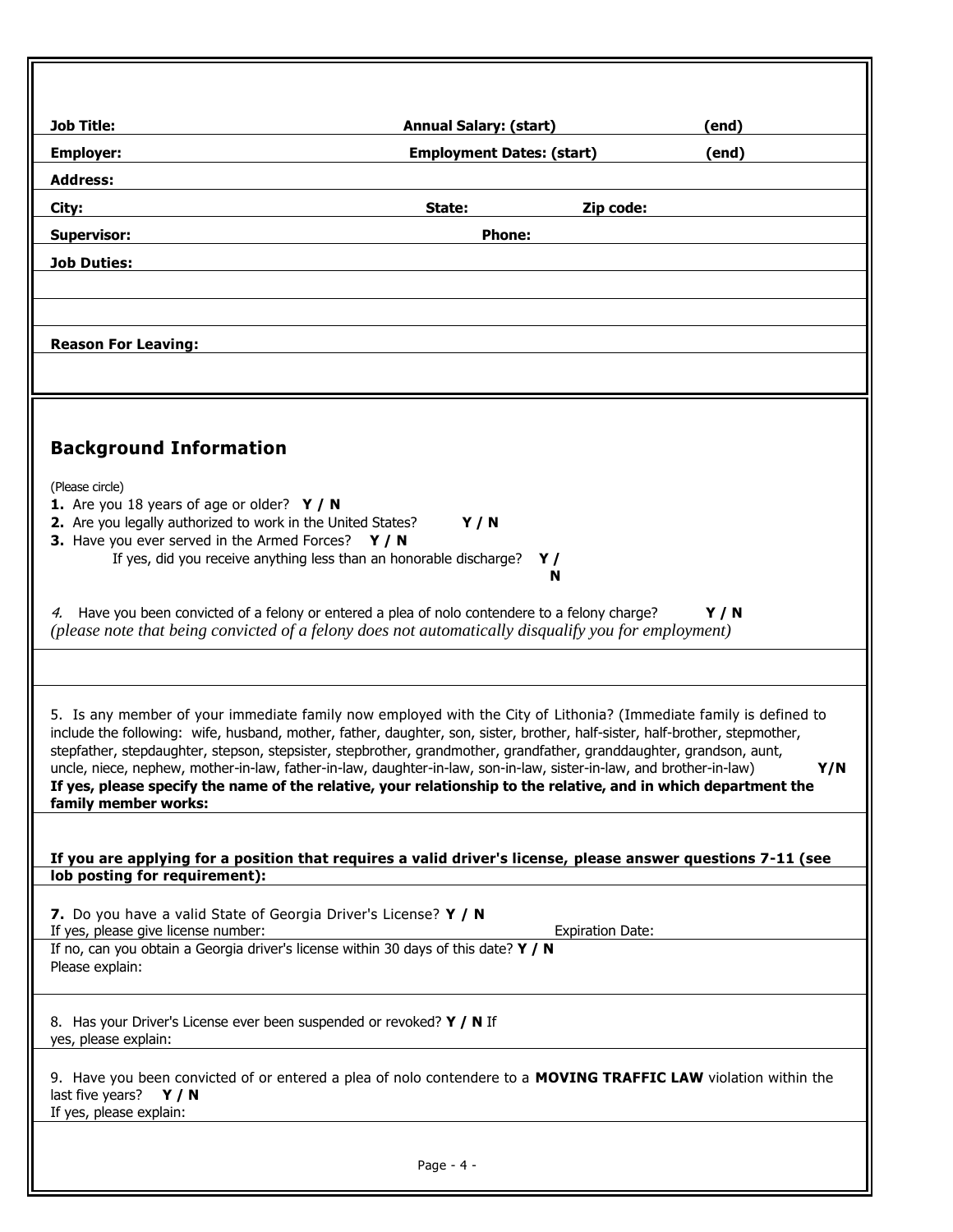10, Please list all vehicles/equipment that you are licensed to operate:

**11.** Have you been employed in a "safety sensitive job" that is regulated by the Department of Transportation and subject to alcohol and controlled substance testing requirements as required by 49 CFR part **40? Y / N**

**Public Safety Applicants Only (Positions in the Police Department --Please answer Questions 12-17: 12.** Have you ever been convicted of or entered a plea of nolo contendere to a misdemeanor charge (other than a traffic violation)? **Y / N** If yes, please explain:

**13.** Within the last 24 months, have you used, consumed, purchased, sold, transported, or had in your personal possession or control any illegal drugs or controlled substance in any matter not authorized by law? **Y / N**

14. Are you willing to be fingerprinted and to allow use of your fingerprints as an aid in conducting a thorough investigation of your background? **Y / N**

**Additional Information—Use** the space provided to list any additional information or experience that you believe should be considered:

**IMPORTANT NOTICE: Before any offer of employment is finalized, applicants will be required to undergo and pass a criminal background check, work reference check, a pre-employment physical examination and other medical testing for controlled substances at a medical facility selected by the City of Lithonia at the City's expense. Prior to the job offer, applicants will have to sign the City's form authorizing the background check, and agreeing to submit to medical testing and authorizing the release of the results to the City. If the applicant does not pass any part of the criminal background check, or a pre employment physical and drug screen, applicants will not be permitted to begin work for the City.**

**CERTIFICATION: By signing below, I hereby certify that the answers which I have given on this application are full and true to the best of my knowledge and belief. I understand that any false information, omission, or misrepresentation of the facts in my application, or throughout the City's selection process is cause for rejection of my application or dismissal from employment with the City of Lithonia. If I am applying for a "safety sensitive position," I understand that previous emplo yers may be contacted to verify my work history and safety performance. I understand that employment by the City of Lithonia is at-will, and that either myself or the City of Lithonia may terminate the employment at any time, with or without reason. I understand that nothing in this application, the City of Lithonia Rules and Regulations, or any other documents or practices is intended to create a contract for employment services. I understand that no employee of the City of Lithonia can enter into an employment contract for a specified period of time and that any agreement to the contrary must be in wr iting, authorized by the City Manager.**